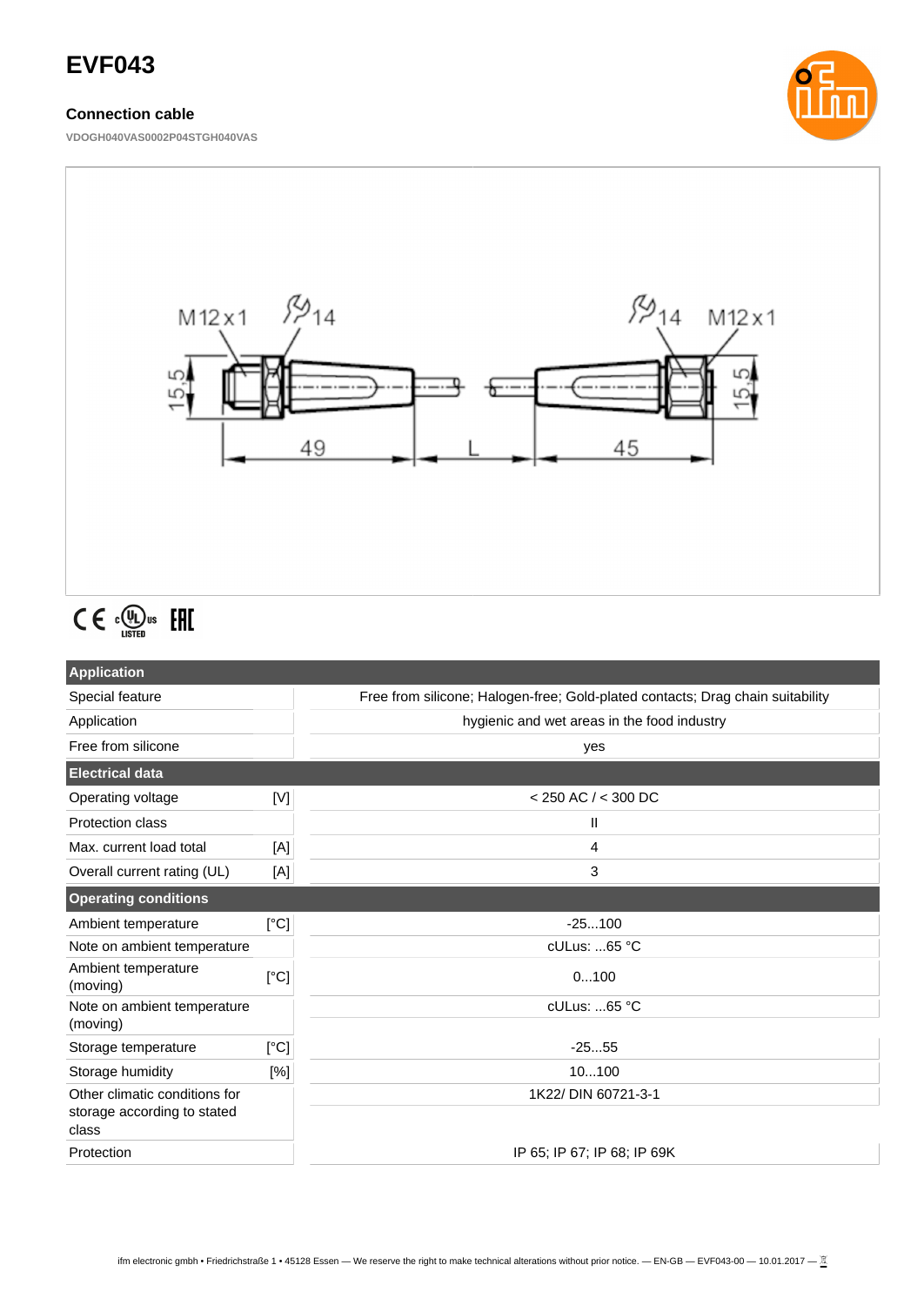# **EVF043**

## **Connection cable**

**VDOGH040VAS0002P04STGH040VAS**



| <b>Mechanical data</b> |     |                                 |                                                                                                   |  |
|------------------------|-----|---------------------------------|---------------------------------------------------------------------------------------------------|--|
| Weight                 | [g] | 86.6                            |                                                                                                   |  |
| <b>Materials</b>       |     | PP Halogen-free; Sealing: EPDM  |                                                                                                   |  |
| Moulded-body material  |     | <b>PP</b>                       |                                                                                                   |  |
| Material nut           |     | stainless steel (1.4404 / 316L) |                                                                                                   |  |
| Drag chain suitability |     | yes                             |                                                                                                   |  |
| Drag chain suitability |     | bending radius for flexible use | min. 10 x cable diameter                                                                          |  |
|                        |     | travel speed                    | max. 3.3 m/s for a horizontal travel length<br>of 5 m and max, acceleration of 5 m/s <sup>2</sup> |  |
|                        |     | bending cycles                  | $> 1$ Mio.                                                                                        |  |
|                        |     | torsional strain                | $± 180$ °/m                                                                                       |  |
| Remarks                |     |                                 |                                                                                                   |  |
| Pack quantity          |     | 1 pcs.                          |                                                                                                   |  |
|                        |     |                                 |                                                                                                   |  |

#### **Electrical connection - plug**

Connector: 1 x M12, straight; Moulded body: PP; Locking: stainless steel (1.4404 / 316L); Contacts: gold-plated; Tightening torque: 0.6...1.2 Nm; Take into account the maximum value of the counterpart!



#### **Electrical connection**

Cable: 2 m, MPPE, Halogen-free, grey, Ø 4.9 mm; 4 x 0.34 mm² (42 x Ø 0.1 mm )

#### **Connection**



## **Electrical connection - socket**

Connector: 1 x M12, straight; Moulded body: PP; Locking: stainless steel (1.4404 / 316L); Contacts: gold-plated; Tightening torque: 0.6...1.5 Nm